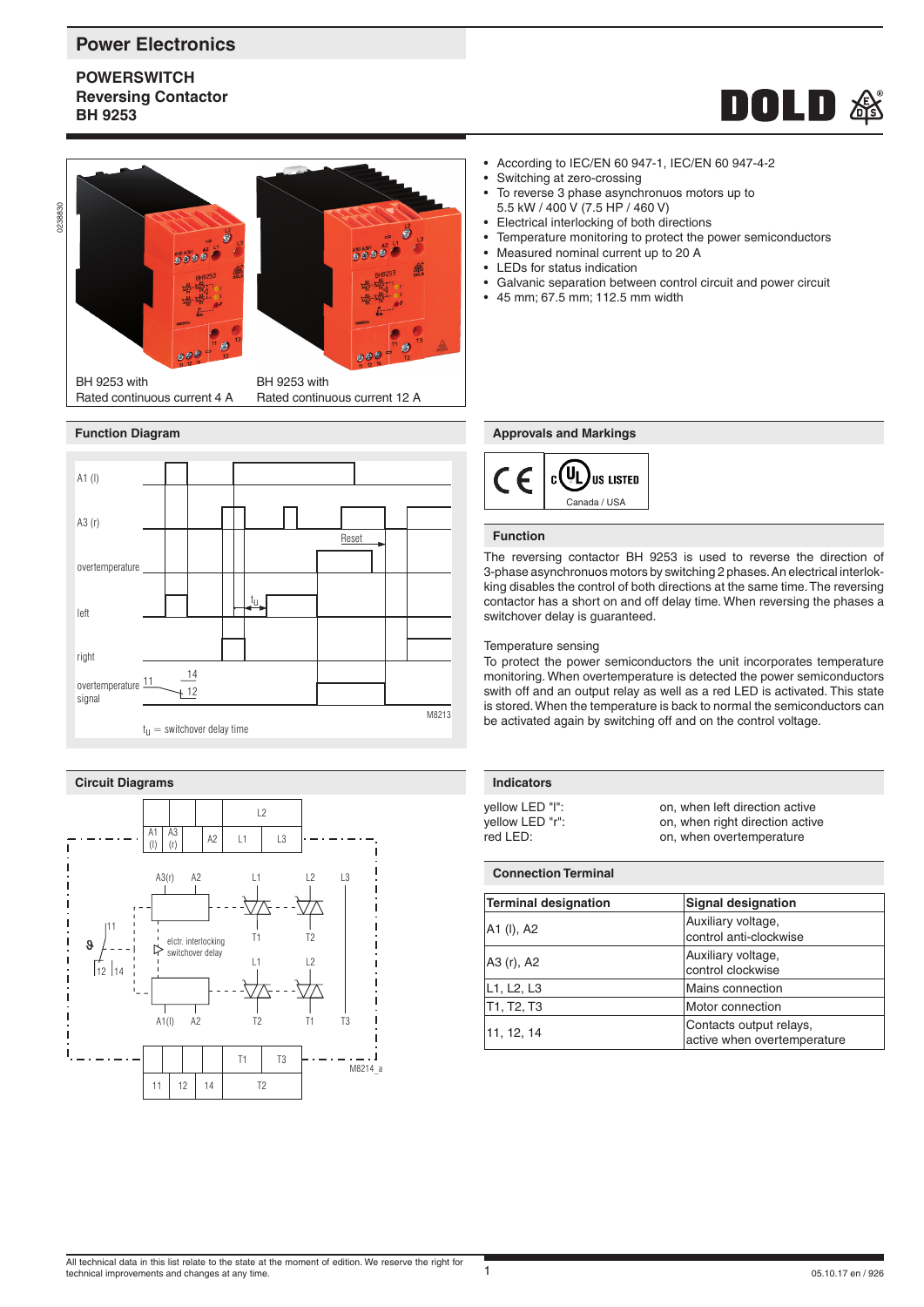#### **Input**

**Nominal voltage A1,A2 / A3,A2:** AC/DC 24 V;

**Nominal consumption** at AC 230 V: 4 VA, 0.8 W<br>at DC 24 V: 0.3 W at DC  $24$  V: **Nominal frequency:** 50 / 60 Hz<br> **Switch on delay:** max. 30 ms **Switch on delay:** max. 30 ms<br> **Switch off delay:** typically 25 ms **Switch off delay:**<br>Switch-over delay t

**Permissible residual** 

 control voltage A1, A3 has to be connected to the same potential (see appl. example)<br>Voltage range:  $AC: 0.8 ... 1.1 U_{N}$ **AC:** 0.8 ... 1.1 U<sub>N</sub> DC:  $0.8 ... 1.25 \, \rm \ddot{\rm U}_N$ **Switch-over delay tu:** 100 ms (other values on request) **voltage:**  $30\%$  U<sub>N</sub>

AC 400 V (no UL-devices)

AC 110 ... 127 V, AC 220 ... 240 V, AC 288V

#### **Load Output**

|                                                                                                                                             |                     | unit<br>without<br>heat sink   | with<br>heat sink<br>width<br>67.5 mm | with<br>heat sink<br>width<br>112.5 mm |  |
|---------------------------------------------------------------------------------------------------------------------------------------------|---------------------|--------------------------------|---------------------------------------|----------------------------------------|--|
| Rated continuous current $I_a$ <sup>1)</sup>                                                                                                | [A]                 | 4                              | 12                                    | 20                                     |  |
| Current reduction above 40 °C                                                                                                               | $[A/\textdegree C]$ | 0.1                            | 0.2                                   | 0.2                                    |  |
| max. motor power at 400 V                                                                                                                   | [kW]                | 1.1                            | 4                                     | 5.5                                    |  |
| Nominal motor current I <sub>N</sub>                                                                                                        | [A]                 | 2.6                            | 8.5                                   | 11.5                                   |  |
| max. locked rotor motor current                                                                                                             | [A]                 | 15.6                           | 51                                    | 69                                     |  |
| Example for max. operat. freg. at<br>100 % duty cycle, 80 % motor<br>load, starting time $t_a$ 2s,<br>starting current $I_a = 6 \times I_b$ | [1/h]               | 250                            | 210                                   | 320                                    |  |
| Operation mode                                                                                                                              |                     | AC53a acc. to IEC/EN 60947-4-2 |                                       |                                        |  |

<sup>1)</sup> The rated continuous current  $I_{\alpha}$  is the max. permissible current of the unit in continuous operation.

**Note:** The max. permissible operating frequency of the motor can be less. See motor data!

| Load voltage range:        | AC 24  480 V |
|----------------------------|--------------|
| Peak inverse voltage:      | 1 200 Vp     |
| <b>Frequency range:</b>    | 50 / 60 Hz   |
| Surge current 10 ms:       | 300 A        |
| <b>Semiconductor fuse:</b> | 450 $A^2s$   |
| Varistor voltage:          | AC 510 V     |
|                            |              |

### **Cycle diagram to calculate the operating frequency**



Device selection Motor selection  $I_e \stackrel{!}{\geq} \frac{1}{T}$   $\left[ I_A t_A +$  $I_N^2 \ge \frac{1}{T}$   $\left[ I_A^2 t_A +$  $I_B(T-t_A)$  $I_B^2(T-t_A)$ 

I A: Starting current / Blocking current

Please take into account the motor data. Modern motors with efficiency class IE3 may have an inrush peek current of 10-12 times of the nominal motor current.

# **Technical Data Technical Data**

# **Monitoring Output**

| <b>Contacts</b>                                        |                                                        |                      |  |  |  |
|--------------------------------------------------------|--------------------------------------------------------|----------------------|--|--|--|
| BH 9253.11:                                            | 1 changeover contact                                   |                      |  |  |  |
| Thermal current $I_{\scriptscriptstyle \text{th}}$ :   | 5 A                                                    |                      |  |  |  |
| <b>Switching capacity</b>                              |                                                        |                      |  |  |  |
| at AC 15                                               |                                                        |                      |  |  |  |
| NO:                                                    | 3 A / AC 230 V                                         | IEC/EN 60 947-5-1    |  |  |  |
| NC:                                                    | 1 A / AC 230 V                                         | IEC/EN 60 947-5-1    |  |  |  |
| Short circuit strength                                 |                                                        |                      |  |  |  |
| max. fuse rating:                                      | 4 A gG / gL                                            | IEC/EN 60 947-5-1    |  |  |  |
| General Data                                           |                                                        |                      |  |  |  |
|                                                        |                                                        |                      |  |  |  |
| <b>Operating mode:</b>                                 | Continuous operation                                   |                      |  |  |  |
| <b>Temperature range</b>                               |                                                        |                      |  |  |  |
| Operation:                                             | $-20+60 °C$<br>Current reduction over 40 °C; see table |                      |  |  |  |
| Storage:                                               | - 25  + 70 °C                                          |                      |  |  |  |
| Altitude:                                              | $< 2,000 \text{ m}$                                    |                      |  |  |  |
| <b>Clearance and creepage</b>                          |                                                        |                      |  |  |  |
| distances                                              |                                                        |                      |  |  |  |
| rated impulse voltage /                                |                                                        |                      |  |  |  |
| pollution degree:<br><b>EMC</b>                        | 4 kV / 2                                               | IEC 60 664-1         |  |  |  |
| Surge voltages:                                        | 5 kV / 0.5 J                                           |                      |  |  |  |
| HF-interference:                                       | 2.5 kV                                                 |                      |  |  |  |
| Electrostatic discharge:                               | 8 kV (air)                                             | IEC/EN 61 000-4-2    |  |  |  |
| HF irradiation:                                        | 10V/m                                                  | IEC/EN 61 000-4-3    |  |  |  |
| Fast transients:                                       | 4 kV                                                   | IEC/EN 61 000-4-4    |  |  |  |
| Surge voltages between                                 |                                                        |                      |  |  |  |
| wires for power supply:                                | 1 kV                                                   | IEC/EN 61 000-4-5    |  |  |  |
| HF wire guided:                                        | 10V                                                    | IEC/EN 61 000-4-6    |  |  |  |
| Interference suppression:                              | Limit value class B                                    | EN 55 011            |  |  |  |
| Degree of protection                                   |                                                        |                      |  |  |  |
| Housing:                                               | IP 40                                                  | IEC/EN 60 529        |  |  |  |
| Terminals:                                             | IP 20                                                  | IEC/EN 60 529        |  |  |  |
| Housing:                                               | Thermoplastic with V0 behaviour                        |                      |  |  |  |
|                                                        | according to UL subject 94                             |                      |  |  |  |
| <b>Vibration resistance:</b>                           | Amplitude 0.35 mm IEC/EN 60 068-2-6                    |                      |  |  |  |
|                                                        | frequency 10  55 Hz                                    |                      |  |  |  |
| <b>Climate resistance:</b>                             | 20 / 040 / 04                                          | IEC/EN 60 068-1      |  |  |  |
| <b>Terminal designation:</b><br><b>Wire connection</b> | EN 50 005                                              |                      |  |  |  |
| Load terminals:                                        | $1 \times 10$ mm <sup>2</sup> solid or                 |                      |  |  |  |
|                                                        | 1 x 6 mm <sup>2</sup> stranded ferruled                |                      |  |  |  |
| Control terminals:                                     | $2 \times 2.5$ mm <sup>2</sup> solid or                |                      |  |  |  |
|                                                        | 2 x 1.5 mm <sup>2</sup> stranded ferruled              |                      |  |  |  |
|                                                        | DIN 46 228-1/-2/-3/-4                                  |                      |  |  |  |
| Wire fixing:                                           | terminal screws M3.5; box terminals                    |                      |  |  |  |
|                                                        | with self-lifting wire protection                      |                      |  |  |  |
| <b>Fixing torque:</b>                                  |                                                        |                      |  |  |  |
| Load terminals:                                        | 1.2 Nm                                                 |                      |  |  |  |
| Control terminals:                                     | $0.8$ Nm                                               |                      |  |  |  |
| <b>Mounting:</b>                                       | DIN rail                                               | <b>IEC/EN 60 715</b> |  |  |  |
| Weight:                                                |                                                        |                      |  |  |  |
| BH 9253 with 4 A:                                      | 420 g                                                  |                      |  |  |  |
| BH 9253 with 12 A:                                     | 640 g                                                  |                      |  |  |  |
| BH 9253 with 20 A:                                     | 1040q                                                  |                      |  |  |  |
| <b>Dimensions</b>                                      |                                                        |                      |  |  |  |
|                                                        |                                                        |                      |  |  |  |
| Width x heigth x depth:                                |                                                        |                      |  |  |  |
| $D \sqcup \Omega$ $D \sqsubseteq Q$ with $A \wedge B$  | $15 \times 91 \times 101$ mm                           |                      |  |  |  |

BH 9253 with 4 A: 45 x 84 x 121 mm<br>BH 9253 with 12 A: 67.5 x 84 x 121 mm BH 9253 with 12 A: 67.5 x 84 x 121 mm<br>BH 9253 with 20 A: 112.5 x 84 x 121 mm 112.5 x 84 x 121 mm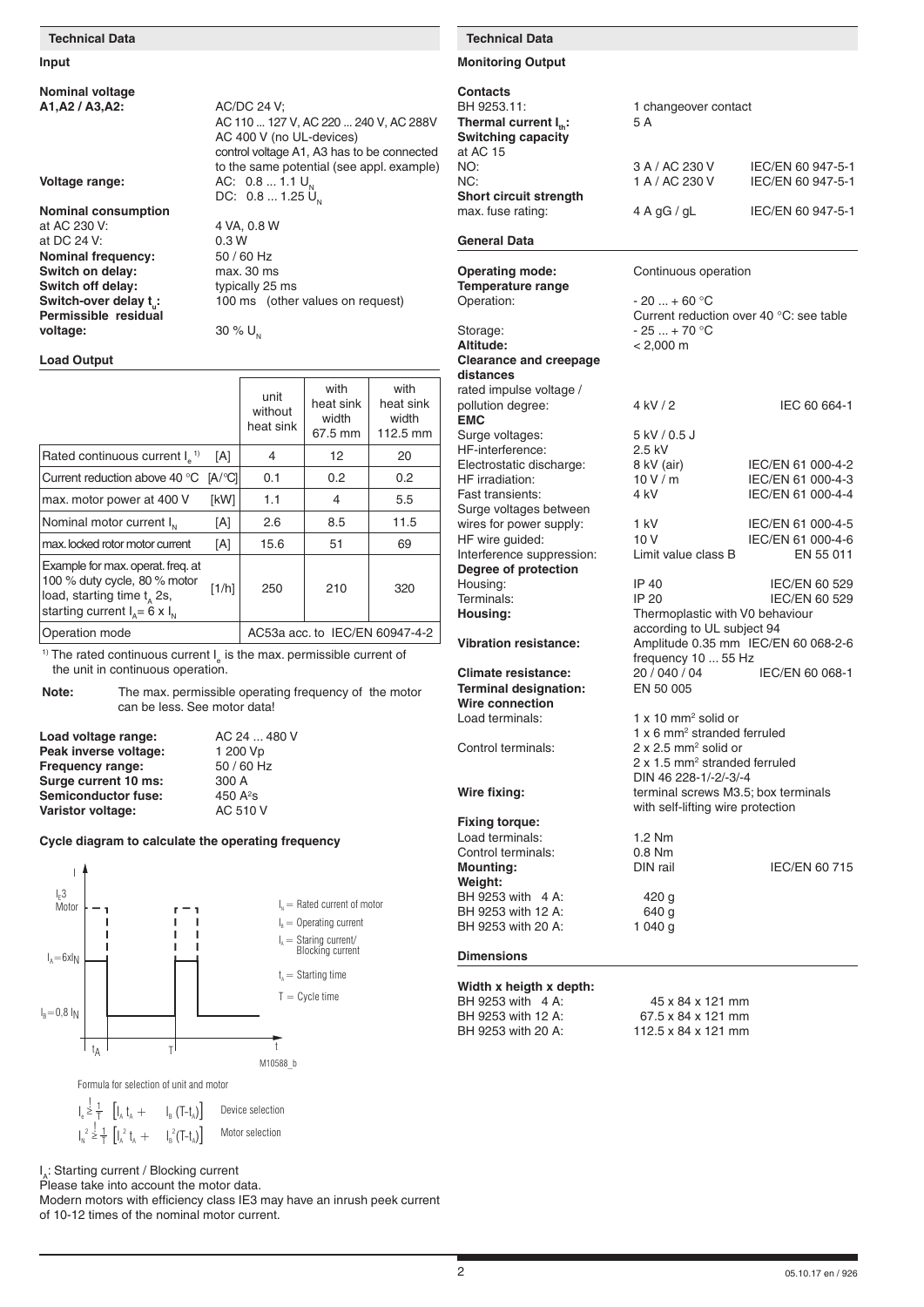### **UL-Data**

|                                                     |        |      | unit<br>without<br>heat sink     | 67.5 mm                                                                                                                                                                   | with<br>heat sink<br>width | with<br>heat sink<br>width<br>112.5 mm |     |  |
|-----------------------------------------------------|--------|------|----------------------------------|---------------------------------------------------------------------------------------------------------------------------------------------------------------------------|----------------------------|----------------------------------------|-----|--|
| Switching capacity                                  |        |      |                                  |                                                                                                                                                                           |                            |                                        |     |  |
| Relay<br>NO-contact<br>[Vac]<br>NC-contact<br>[Vac] |        |      | 230; 3A;<br>GP<br>230; 1A;<br>GP |                                                                                                                                                                           |                            |                                        |     |  |
| Short circuit current rating                        | [Arms] | 5000 |                                  |                                                                                                                                                                           |                            |                                        |     |  |
| Ambient conditions                                  |        |      |                                  | For usage at pollution degree 2;<br>To be used in circuits that allows a<br>max, curent of 5000Arms at<br>460 V. The device has to be fused<br>with a fuse class RK5 25A. |                            |                                        |     |  |
| Rated continuous current $I_n$ <sup>1)</sup>        | [A]    |      | 4                                |                                                                                                                                                                           | 12                         | 20                                     |     |  |
| Ambient temperature                                 | [°C]   | 40   | 60                               | 40                                                                                                                                                                        | 60                         | 40                                     | 60  |  |
| max. motor power at 460 V                           | [HP]   | 1,5  | 0,75                             | 5                                                                                                                                                                         | 3                          | 7,5                                    | 5   |  |
| Nominal motor current FLA<br>(Full load current)    | [A]    | 3,0  | 1,6                              | 7,6                                                                                                                                                                       | 4,8                        | 11                                     | 7,6 |  |
| max. locked rotor motor<br>current LRA              | [A]    | 20   | 12,5                             | 46                                                                                                                                                                        | 32                         | 63,5                                   | 46  |  |

<sup>1)</sup> The rated continuous current  $I_{\rho}$  is the max. permissible current of the unit in continuous operation.

# **Wire connection**

**Load terminals**

**L1, L2, L3, T1, T2, T3:** 60°C / 75°C copper conductors only AWG 18 - 8 Sol Torque 0.8 Nm AWG 18 - 10 Str Torque 0.8 Nm

**Control terminals**

**A1, A2, A3, 11, 12, 14:** 60°C / 75°C copper conductors only AWG 20 - 12 Sol Torque 0.8 Nm AWG 20 - 14 Str Torque 0.8 Nm



**Technical data that is not stated in the UL-Data, can be found in the technical data section.**

### **Standard Type**

BH 9253.11/61 AC 220 ... 240 V 4 A 100 ms

- 
- Article number: 0064657<br>
Output: 1 change
	- 1 changeover contact<br>AC 220 ... 240 V
	-
- Nominal voltage  $U_N$ : AC<br>• Rated continuous current: 4 A • Rated continuous current:
- 
- Switchover delay: 100 ms<br>• Width: 45 mm  $\bullet$  Width:
	-

**Ordering Example**